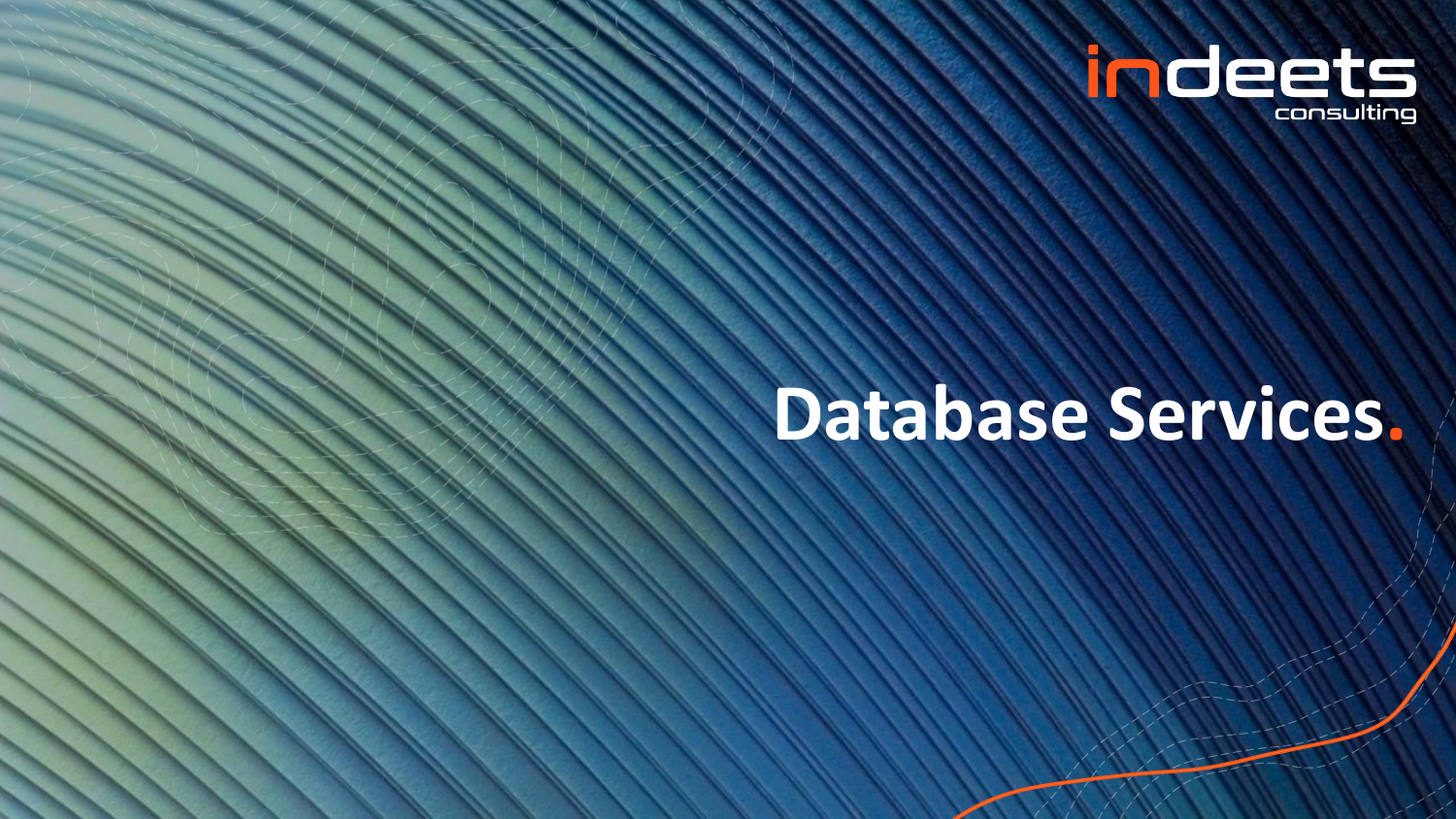#### **Database construction is a manual, laborious process**

It's easy to get it wrong and undermine most, if not all, of its value



#### **\$12k - \$30k 5 - 12 weeks**

**per site**

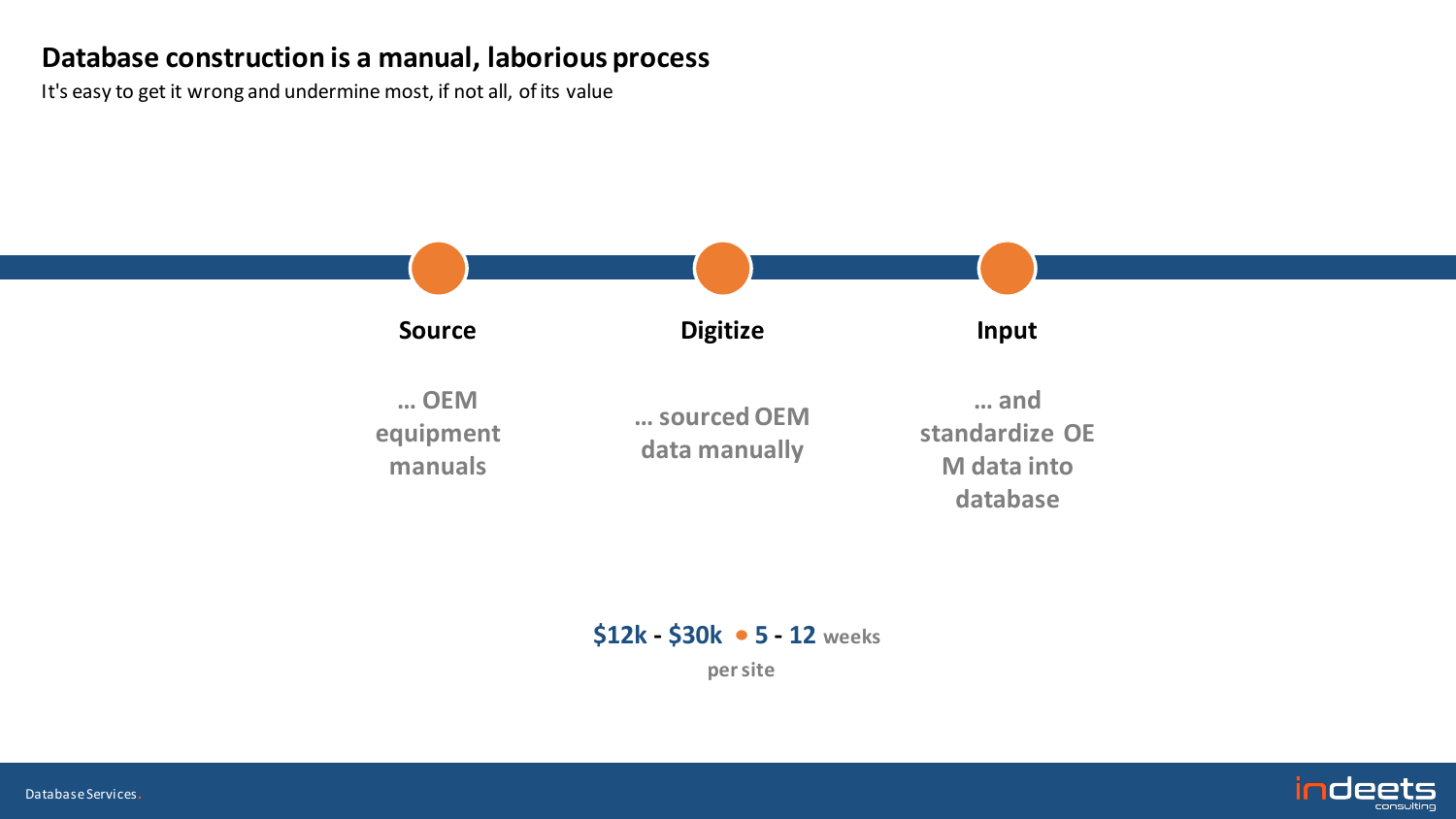**After the implementation into your office and site systems, the database will require... well, maintenance!**

Initially developed datasets during implementation, like maintenance plans and part lists, change over time:

- Quality and HSE findings
- Company improvements
- OEM service letters and defect investigations
- Flag state requirements, insurance

# **\$5k - \$12k**

a year

Spent to manually capture, review, process and implement changes on each site

or...

Without this investment your system will very fast loose effectiveness, adding costs to maintain competitive advantage

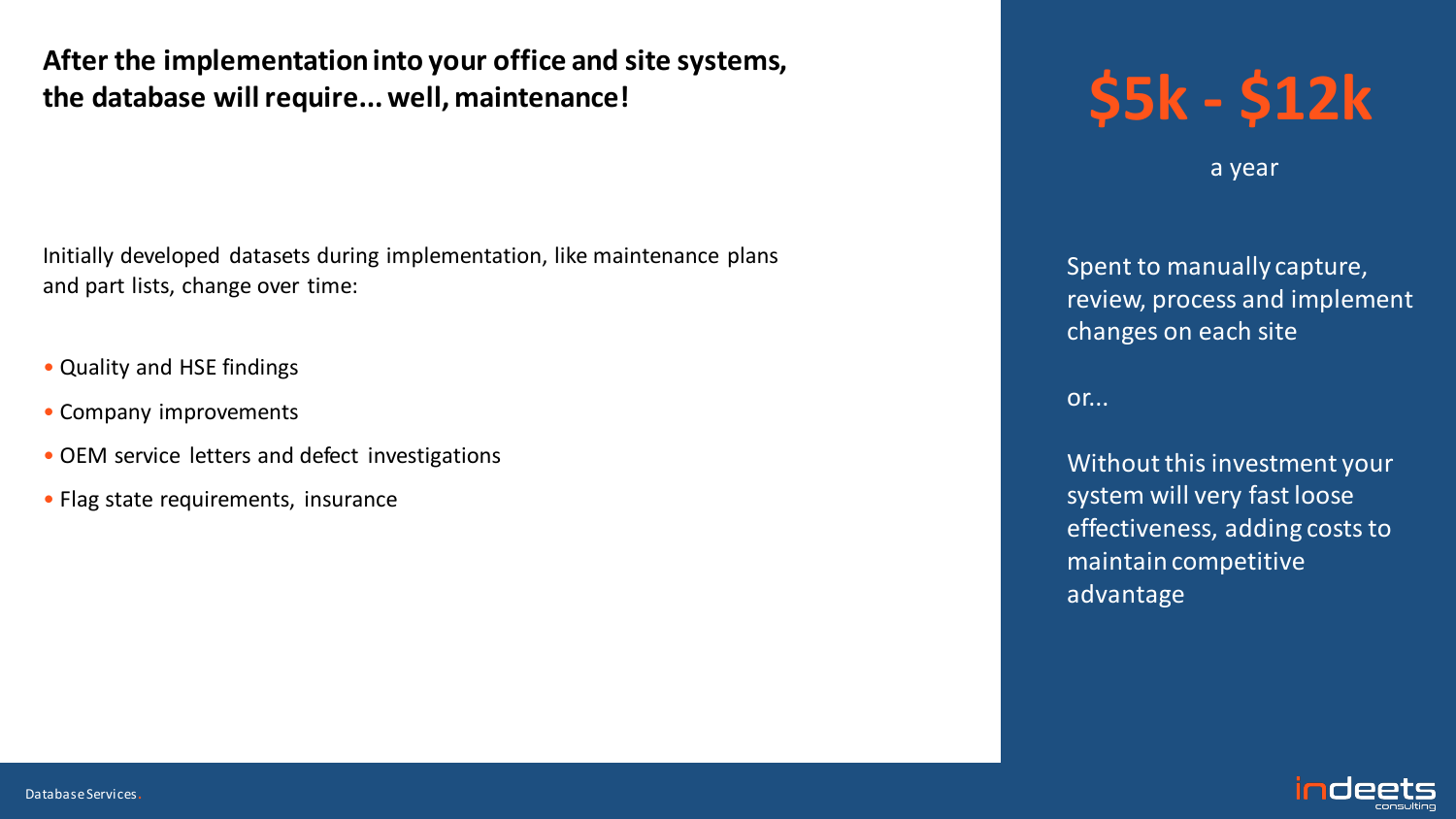



**AUTOMATES CMMS Implementation and data maintenance**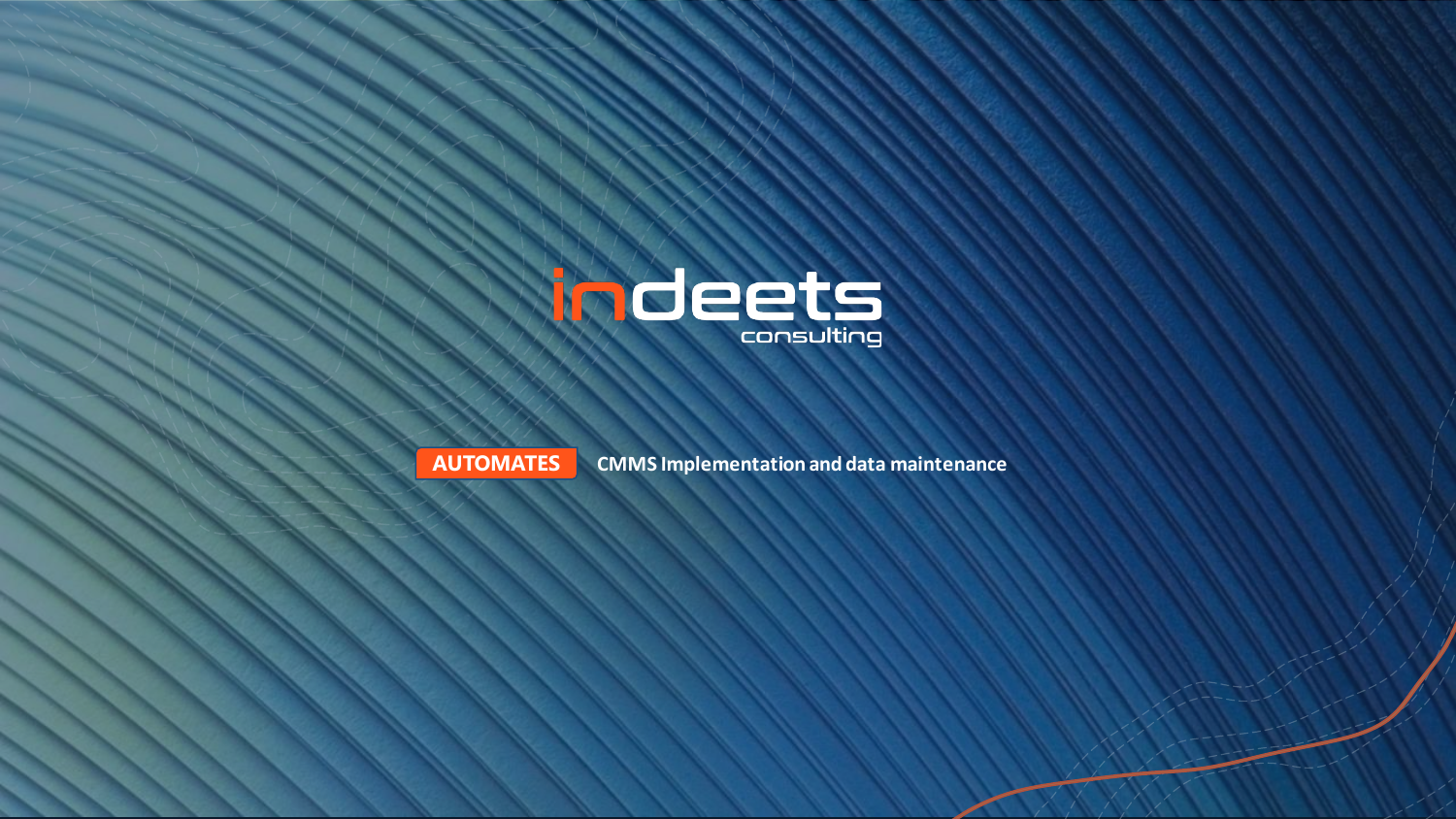### **How does it work?**

We are connected to OEM databases and integrate with CMMS products





Database Services**.**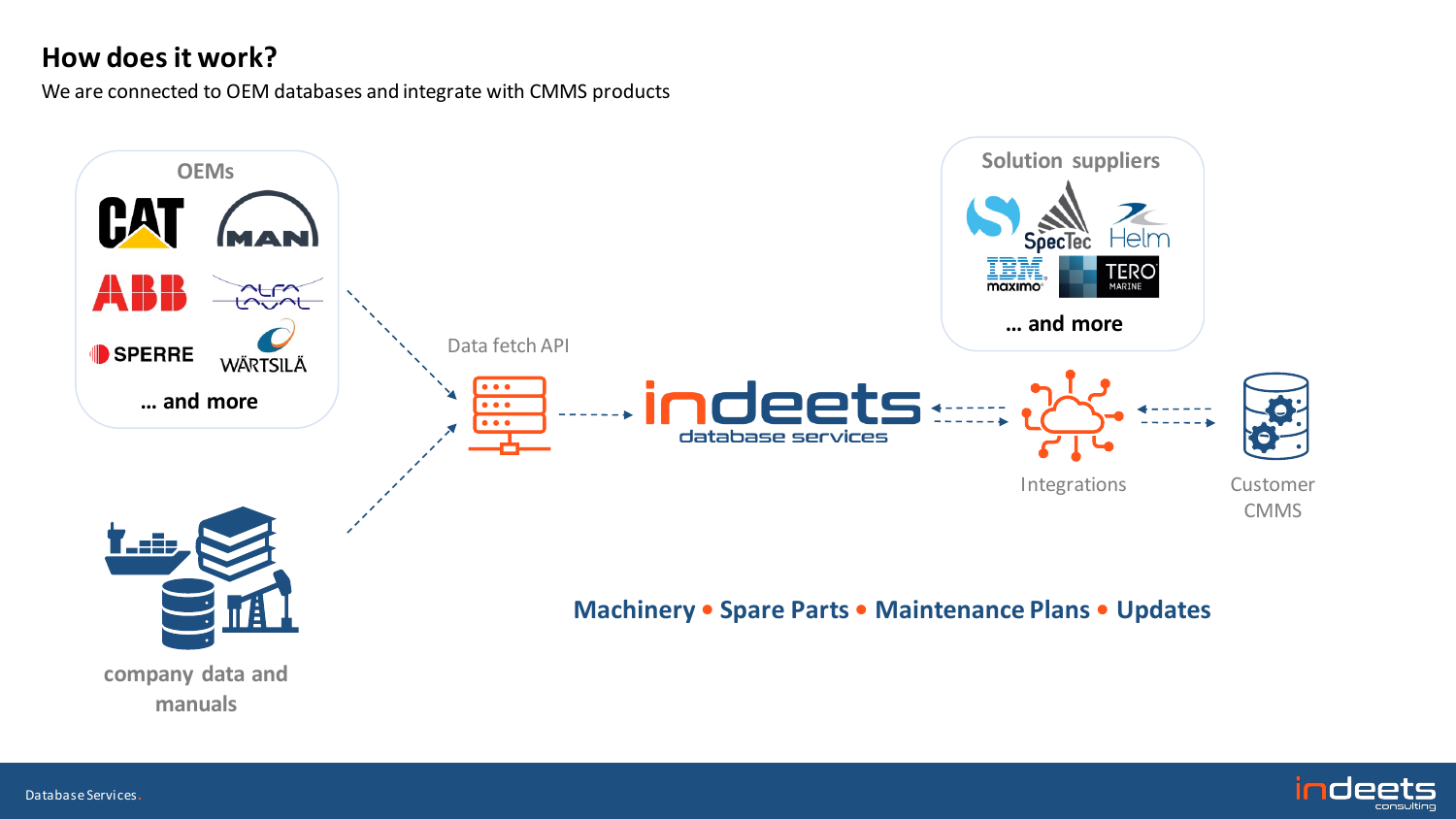#### **With Indeets the process is easy and reliable**

Just let us know what machinery and we will do the rest



#### **\$12k - \$30k 5 - 12 weeks**

**\$5k - \$15k 2 - 5 weeks**

**per site**

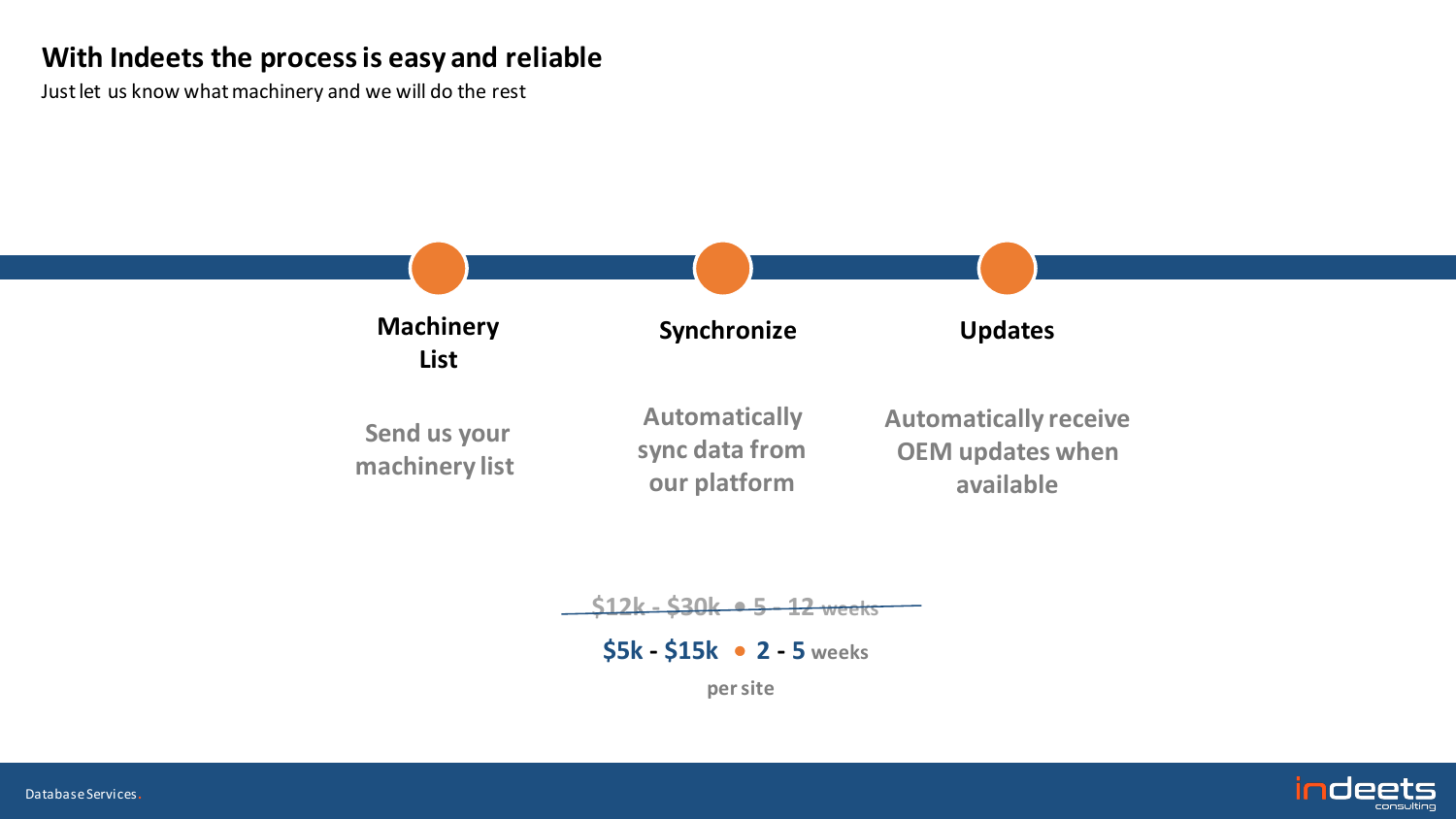### **After the implementation,**  After the implementation,<br>your system will always be performing at its max!<br>**\$5k - \$12k**





• **Remote sites synchronisation monitoring and troubleshooting**

## **Premium**

- **OEM Service Letters Updates**
- **Remote sites synchronisation monitoring and troubleshooting**
- **End users support**
- **Full software administration**

a year

Spent to manually capture, review, process and implement changes on each site

or...

Without this investment your system will very fast loose effectiveness, adding costs to maintain competitive advantage

No more manual work! Enjoy your updates automatically and let our team take care of the overall health of your system.

Starting from 2k per year